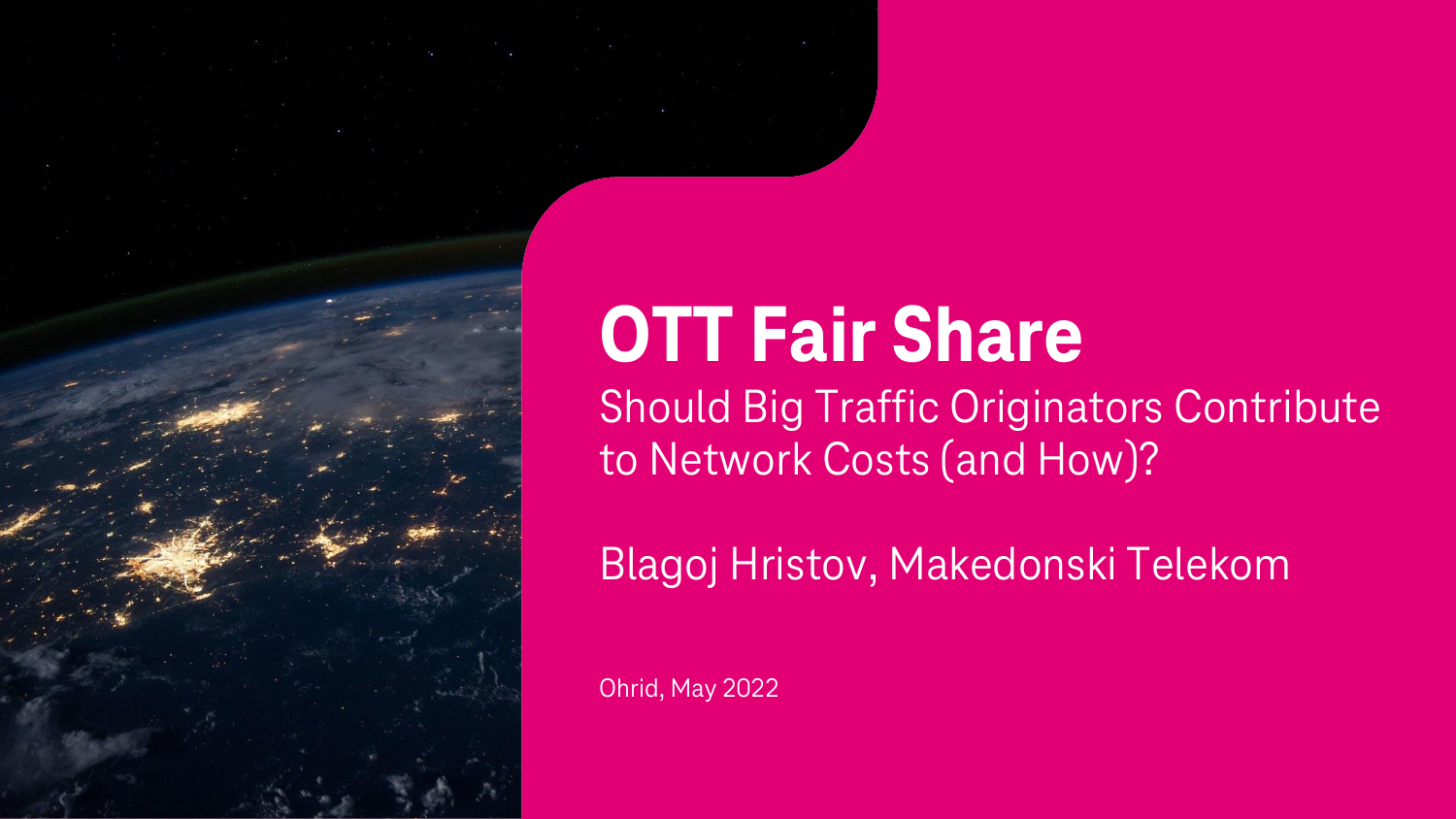# **Big tech doesn't contribute a fair share to network costs**

# **Internet companies thriving ...**

### Market cap in bn EUR



# **… but free-riding on telco networks**

- **More than 70%** of Internet traffic: video streaming, social media, gaming
- **More than 50% of traffic** in European telco networks derives from four global Internet companies (FANG)
- **Bargaining asymmetry** increasingly prevents telcos from negotiating reasonable and fair fees with OTTs



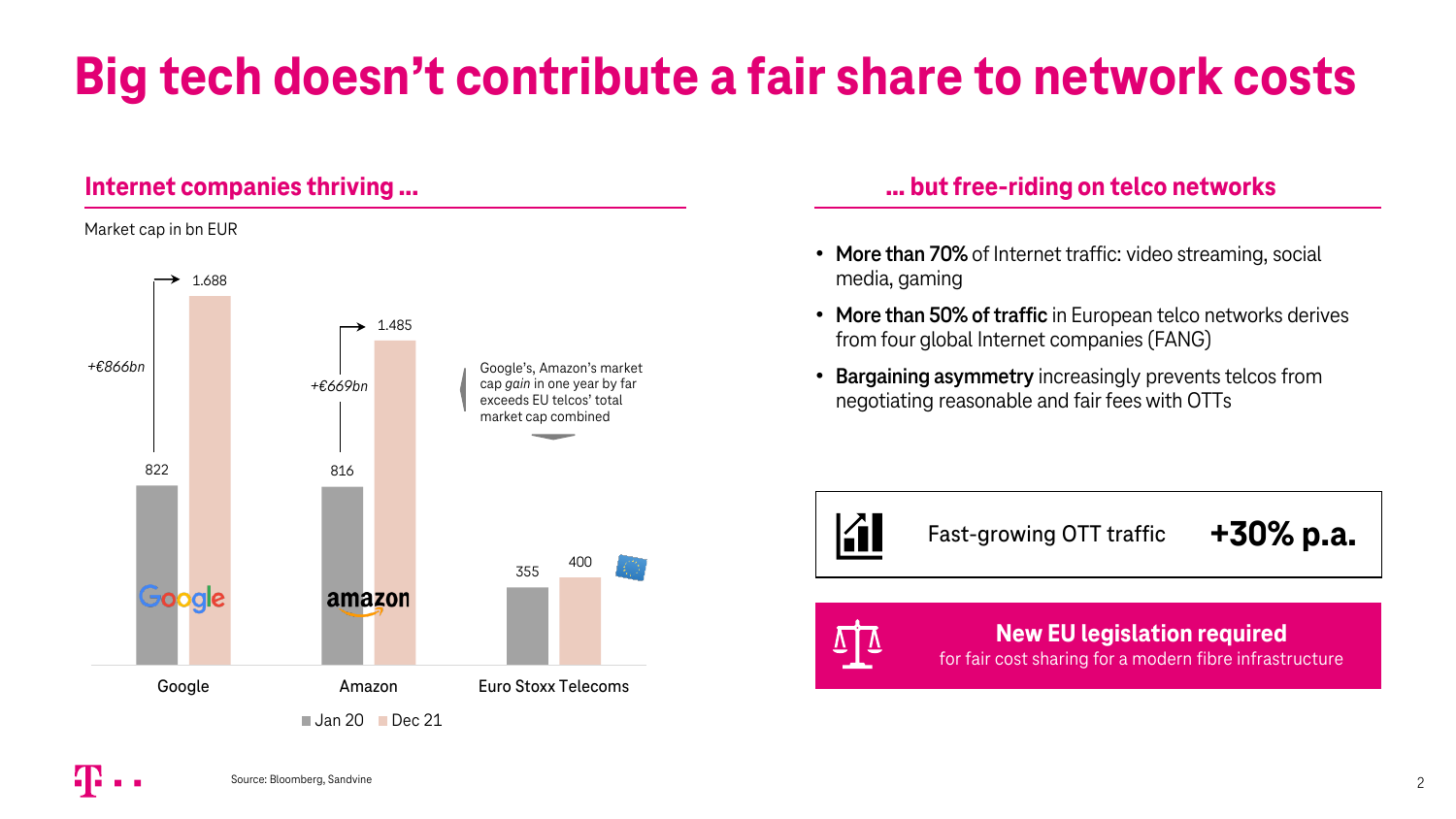# **Exploding data traffic – also in CEE**

Data traffic in Central and Eastern Europe

# **Mobile data traffic** (Petabyte) **Fixed data traffic** (Petabyte)





# *CAGR 2010-2022: 62% CAGR 2010-2022: 35%*

Source: Analysys Mason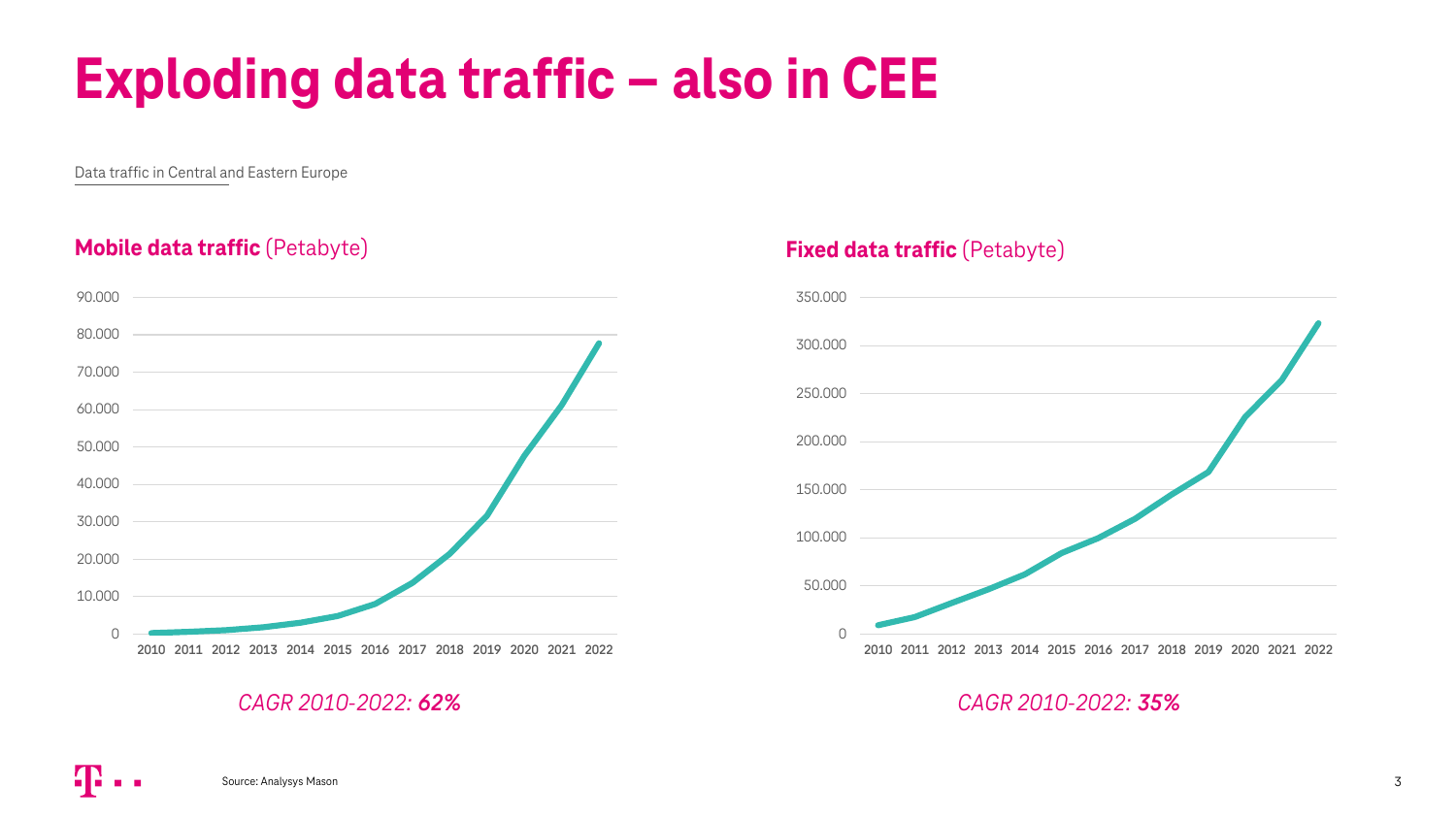# **IP wholesale: growing traffic, but declining revenues**

**IP wholesale: Appropriate, costcovering fees cannot be enforced due to the overwhelming market power of the large Internet companies**

**A large and increasing proportion of data traffic** in telco networks is generated and monetized by large tech platforms



**Price pressure from tech companies in IP wholesale continues increasing –** many tech companies want to abolish IP transit fees entirely IP-TRANSIT FEES

**IP transit revenues plummeting** despite IP transit traffic growing at around 30% p.a.

CAPEX **1** 

**High telecom network investment** for capacity expansion – users expect a good network experience



**No content provider** pays appropriate, costcovering fees to telecom providers

> **€** < **€€€** FEES COSTS

**For tech companies to make a fair cost contribution:** political solution required at EU level

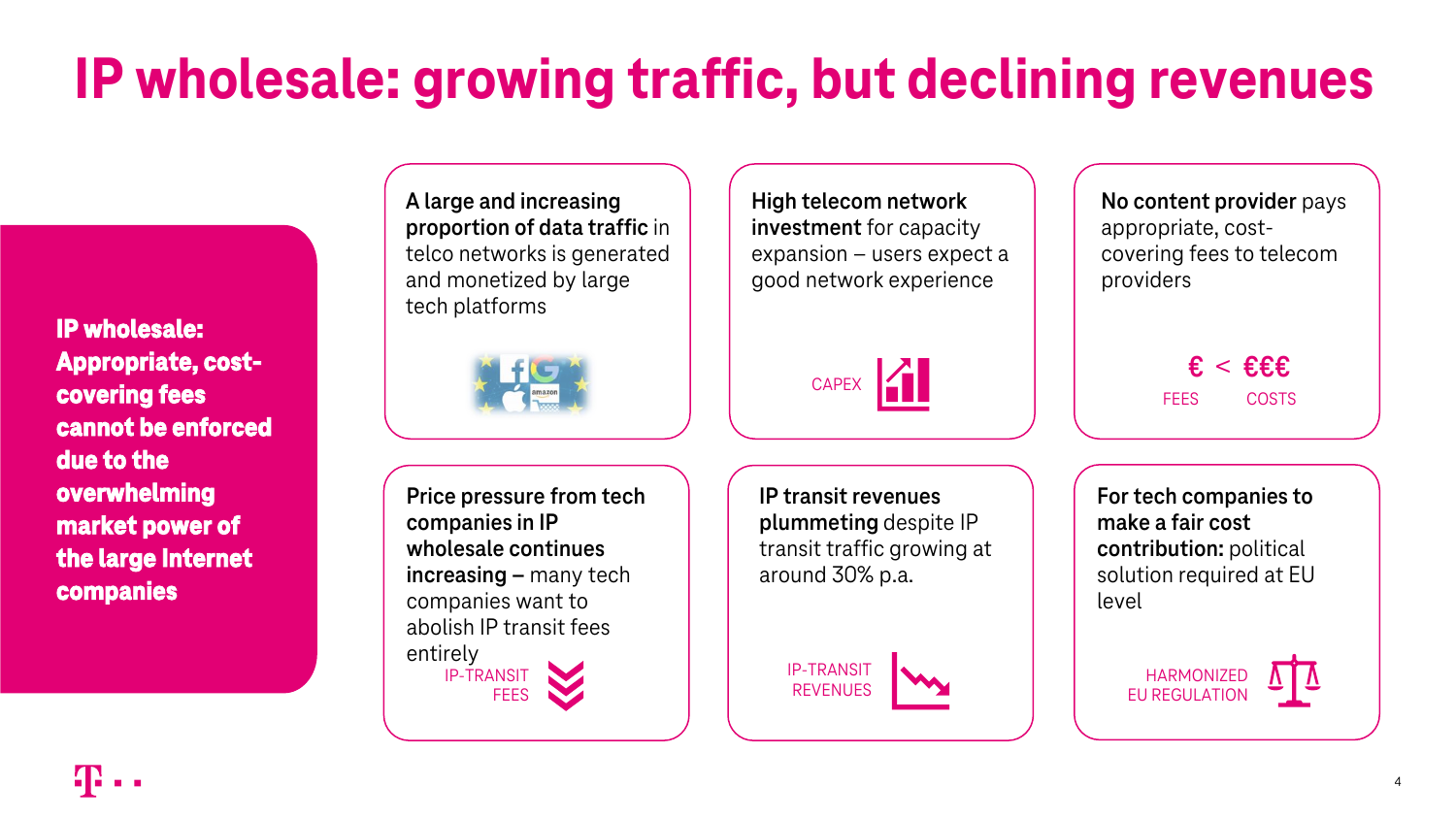# **Two new studies are the "talk in town" at Brussels NEW**



# **Frontier Economics, Estimating OTT traffic-related costs on European telecommunications networks**

- Traffic driven network costs: 36-40 billion Euro p.a. across Europe (LRIC+)
- On average 40-47 Euro per customer in wireline, 43-46 Euro in mobile
- These estimates illustrate the dimension of the costs, that are attributable to OTT trafdfic., This is **NOT** what the European Telcos consider to be the "OTT fair share"(!)
- The analysis is based on actual cost data provided by Deutsch Telekom, Orange, Telefononica and Vodafone

### **Axon, Europe's internet ecosystem: socio-economic benefits of a fairer balance between tech giants and telecom operators**

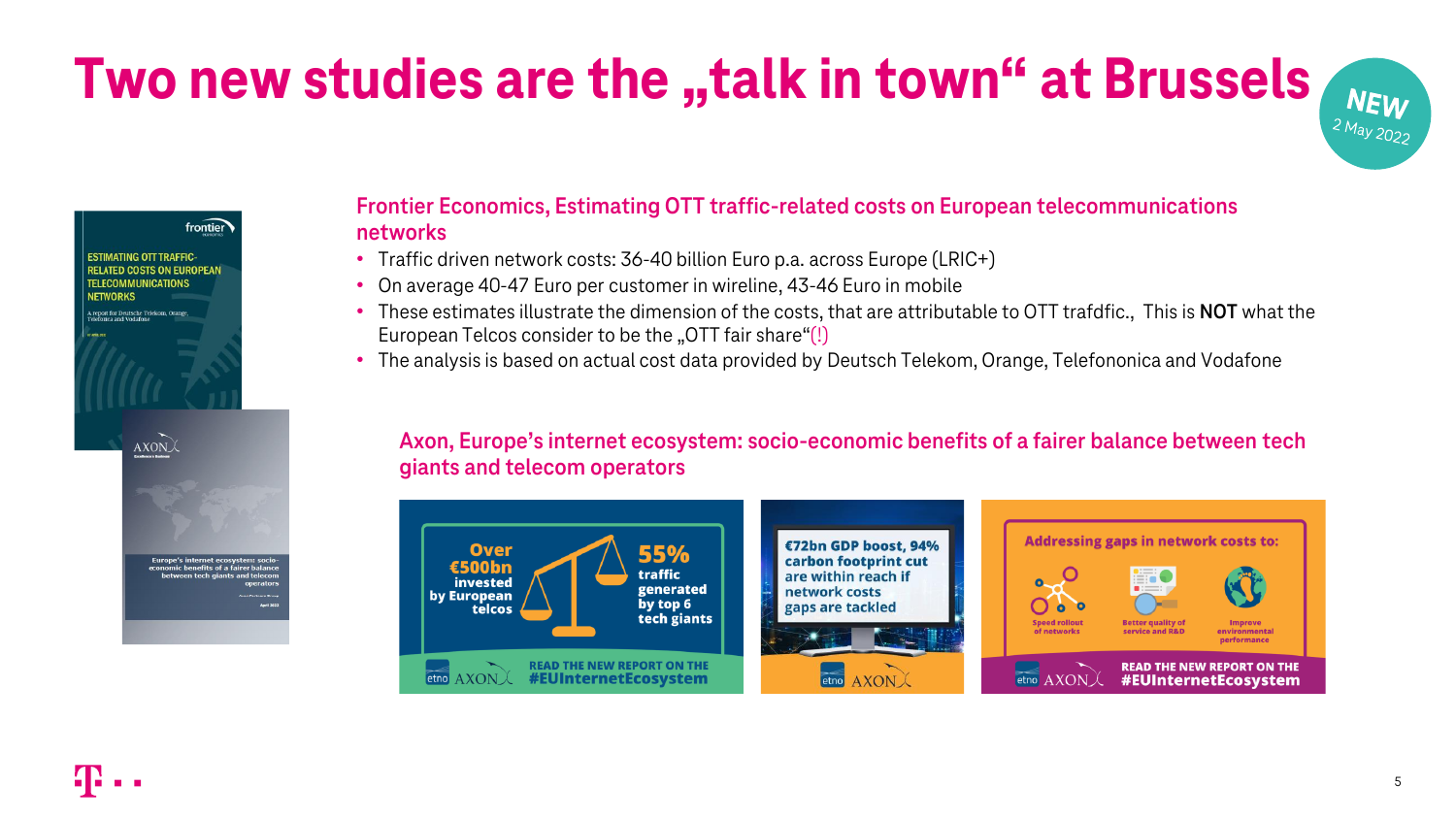# **Ending big tech's free ride: the debate is on**

# **In the US …**

### **Newsweek**

# **Ending Big Tech's Free Ride**

**BRENDAN CARR**, FCC COMMISSIONER

Mai 2021

"It is time to fundamentally rethink how we fund our high-speed networks. We should start requiring Big Tech to pay its fair share."

### **In South Korea …**   $\sum_{n=1}^{\infty}$



# **… and now in Europe**

### **Digital Markets Act (DMA)**

- DMA to secure competition in the digital economy …
- ... but does not requiate fees Internet companies pay to telecom operators

# **EU platform regulation ETNO Joint CEO Statement**

### Joint CEO Statement: Europe needs to translate its digital ambitions into concrete actions

**O** REUTERS

**EXCLUSIVE Europe's telcos** want U.S. tech giants to help fund network costs Nov 2021

# **EU Commission**

**Draft Declaration on Digital Rights and Principles for the Digital Decade,** 26.1.2022

"We commit to … develop adequate frameworks so that all market actors benefiting from the digital transformation … make a **fair and proportionate contribution to the costs of** public goods, services and **infrastructures**"

Statement of intent for future legislation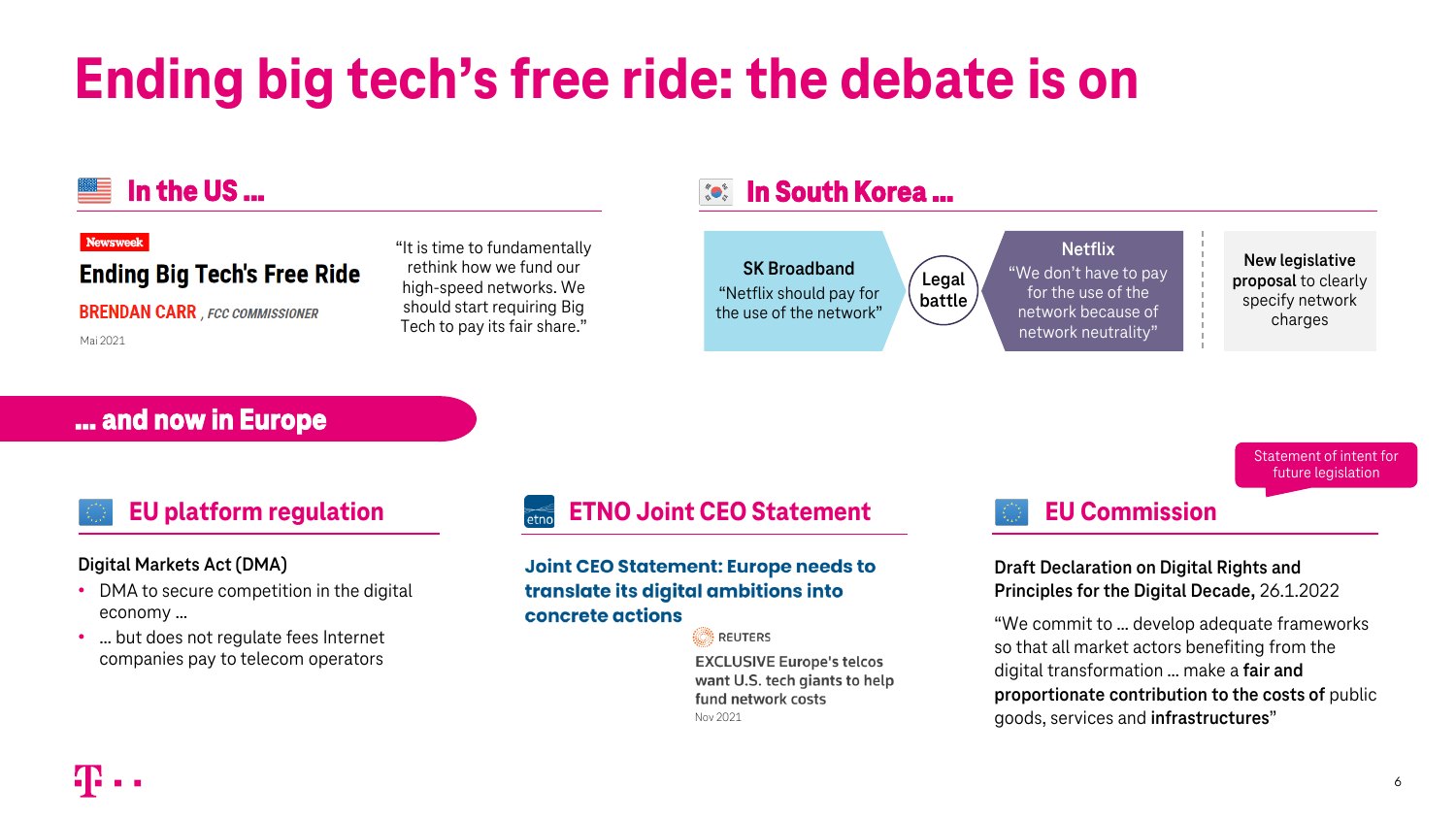# **New EU regulation for a fair contribution from Internet companies**

# **STATUS QUO TARGET**

- Unregulated markets
- Internet companies leverage their market power in digital services markets to exercise bargaining power in IP transit fee negotiations
- Negotiated IP transit prices do not reflect the true underlying costs

# **New regulation at EU level** best suited to solve the problem

Favoured model:

- $\blacksquare$  Legal anchoring of the "sendingparty-pays" principle
- Mandate for commercial negotiations on fair and reasonable terms
- Mandatory arbitration by competent authority if no agreement is reached

- Green connectivity and digital technologies contribute to more sustainability and efficiency, strengthen Europe's green leadership and create green jobs.
- Without an adequate 'price' for data transport, the incentive for large content providers to optimize their data traffic remains low.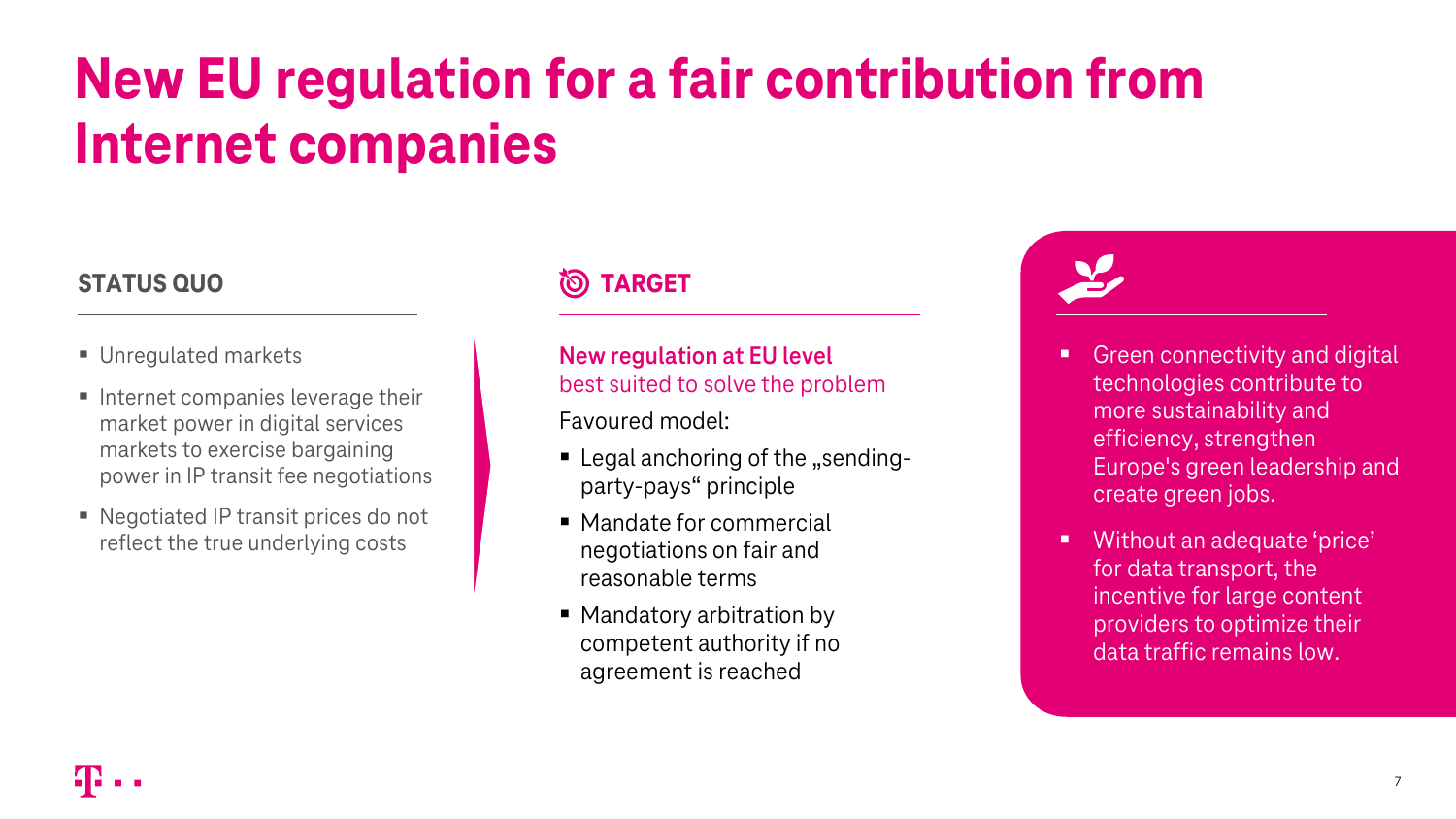# **EU Commission in the starting blocks**



# $G$  $G$

"We commit to … developing adequate frameworks so that all market actors benefiting from the digital transformation … make a **fair and proportionate contribution to the costs of** public goods, services and **infrastructures**"

European Commission, draft Declaration on Digital Rights and Principles for the Digital Decade <sup>1</sup>



# European Commission to further look into big tech companies' contribution to network costs

22 March 2022 Jacek Kowalski

"We need facts and figures to better understand who is contributing to what [...] and whether big platforms are already contributing in another form", according to Rita Wezenbeek (DG Connect, director unit B - connectivity).



# **Issue of fair reward for telecom network investments under examination, EU official says**

23 Mar 2022 | Matthew Newman

Evidence is being collected to assess if there's a "fair balance" between telecom operators investing in networks and content producers that use those networks, a senior European Commission official said today (…) Roberto Viola, directorgeneral of the commission's digital department, said at an event today that "clearly" there should be a fair split.